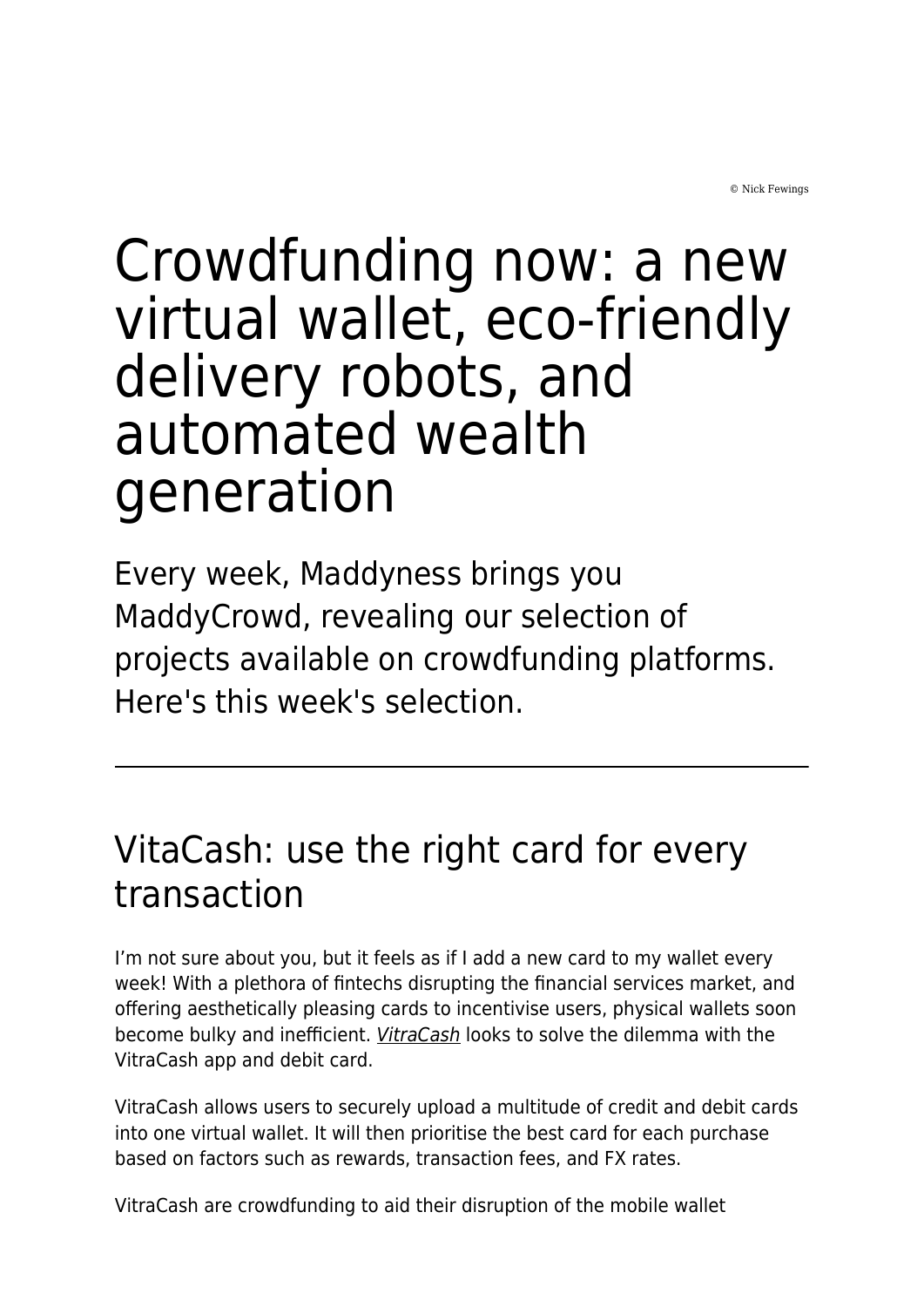transactions market, expected to be worth \$708B in Europe by 2025.

Their crowdfunding is open for another 29 days.

## Eco-friendly delivery robots!

Next up is the [Academy of Robotics](https://www.crowdcube.com/companies/academy-of-robotics/pitches/b9Dz0Z), who have designed Kar-go, one of the world's first street-legal, self-driving delivery vehicles. Kar-go is fully approved by the DVSA to drive on UK roads and has been deployed in trials with the Royal Air Force.

The self-driving vehicle is a hoped-for solution to the "last mile" of any delivery being the most expensive, slashing delivery costs.

#### This is a product pulled right out of a science-fiction future!

The Academy of Robotics has achieved 51% of its target with 29 days left to invest.

#### InvestEngine: built by the founder of Gumtree

Built by the founder of Gumtree, [InvestEngine](https://www.crowdcube.com/companies/investengine-holdings-ltd/pitches/qr9WRb) aims to bring the fast-growing ETF investment market to everyone, giving investors the tools they need to grow their wealth.

ETFs, or Exchange Traded Funds, are becoming an increasingly popular investment choice. In 2021, investors piled \$1T into ETFs as global assets reached \$10T for the first time.

InvestEngine has built a platform that gives investors the ability to construct their optimal ETF portfolio and automate their wealth generation, featuring hundreds of the markets' leading ETFs from the likes of Vanguard and iShares.

investors can build their own portfolios with zero InvestEngine fees or rely on InvestEngine's expert managed portfolios for just 0.25% p.a.